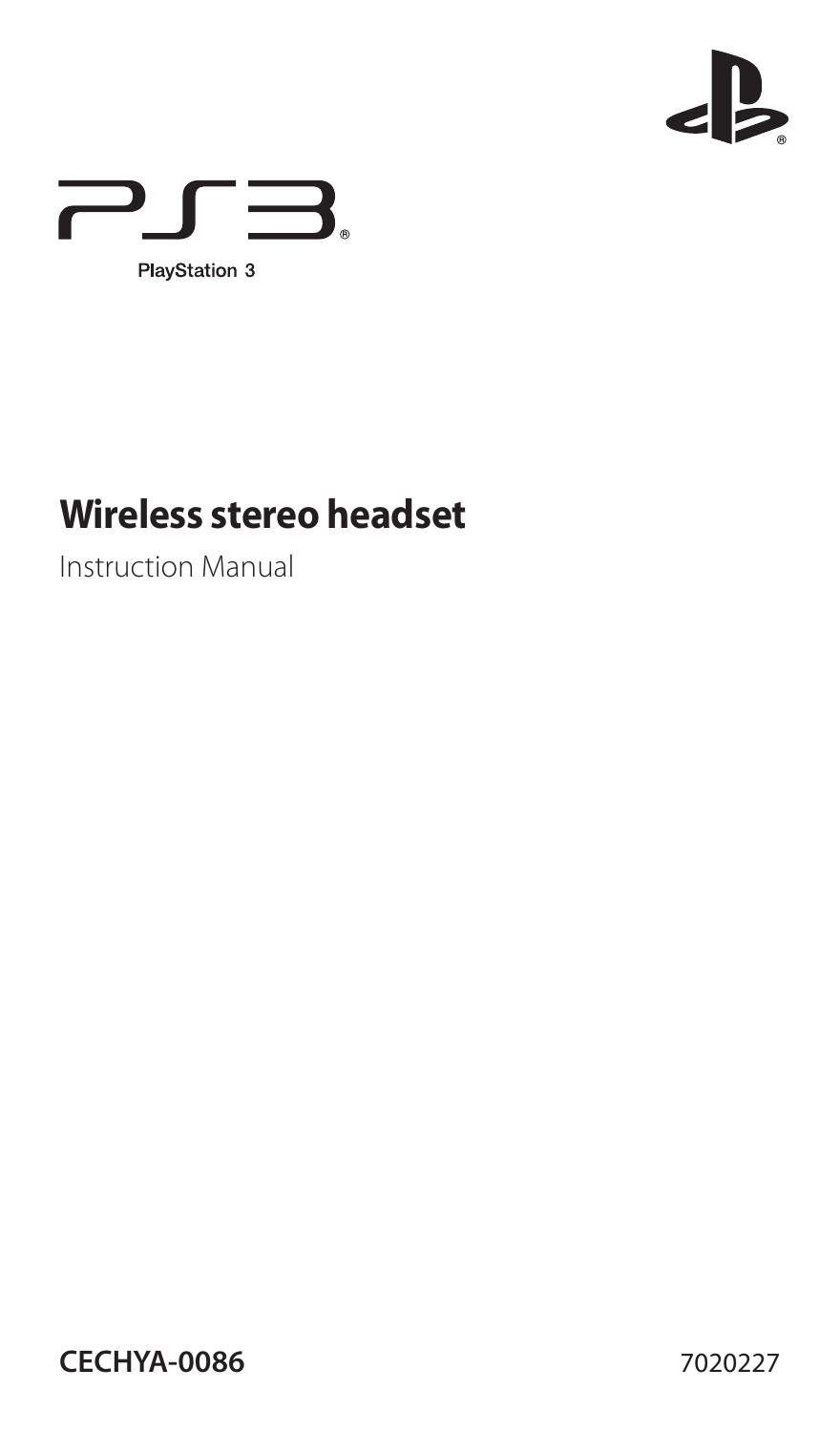

**WARNING**<br>To prevent possible hearing damage, do not listen at high volume levels for long<br>periods.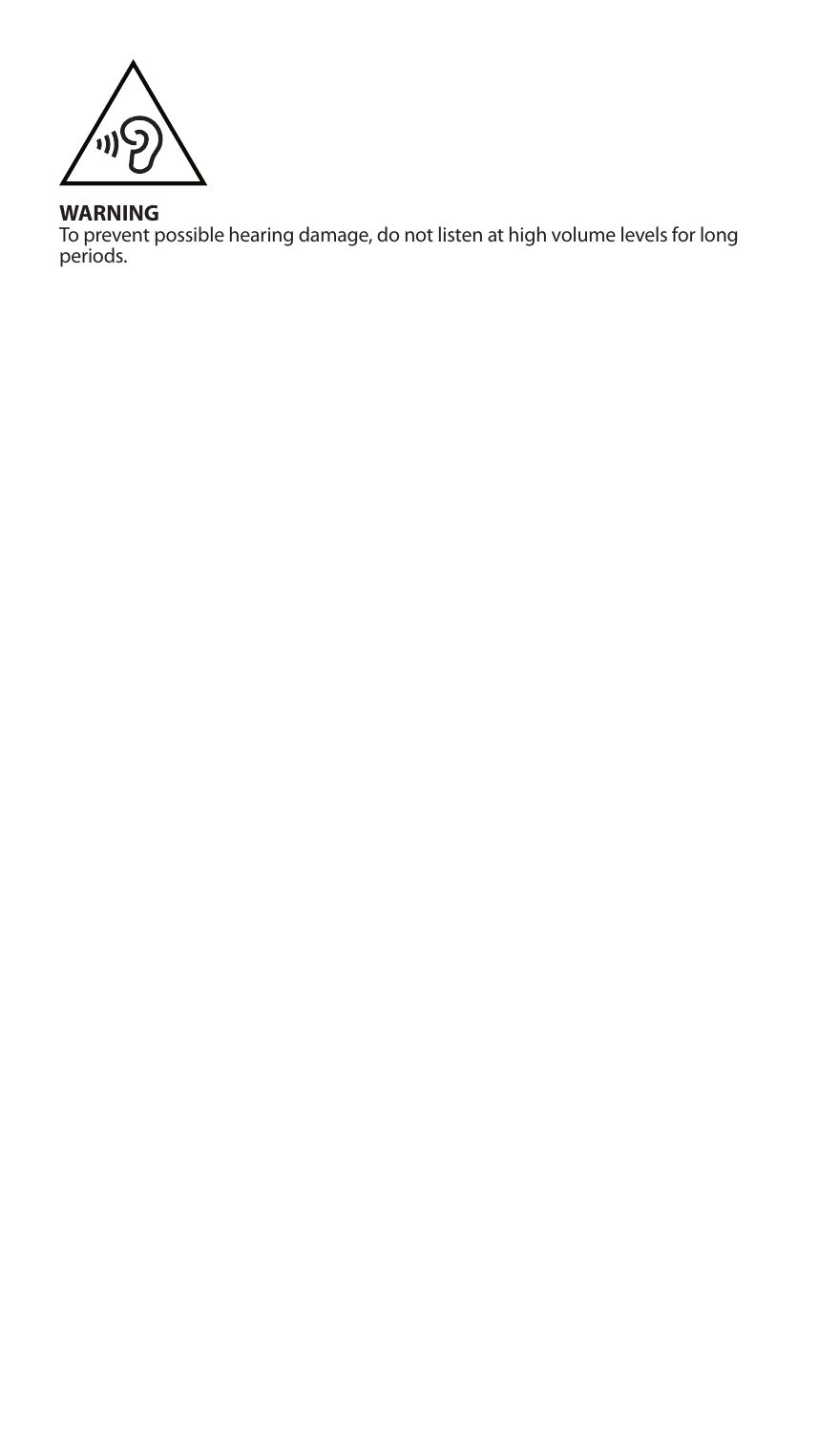# **Precautions**

Carefully read the information in this instruction manual and on the package before using this product. Also read the instructions for the PlayStation®3 system. Retain all documentation for future reference.

# **Safety**

- ˎ Observe all warnings, precautions and instructions.
- ˎ CHOKING HAZARD Contains small parts. Keep out of the reach of small children.

# **Use and handling**

- ˎ Stop using the system immediately if you begin to feel tired or if you experience discomfort or pain in your head while operating the wireless stereo headset. If the condition persists, consult a doctor.
- ˎ The vibration function of the wireless stereo headset can aggravate injuries. Do not use the vibration function if you have any ailment or injury to the bones, joints or muscles of your head.
- ˎ Avoid prolonged use of the wireless stereo headset. Take a break at about 30-minute intervals.
- ˎ Permanent hearing loss may occur if the headset is used at high volume. Set the volume to a safe level.

Over time, increasingly loud audio may start to sound normal but can actually be damaging to your hearing.

If you experience ringing in your ears or muffled speech, stop listening and have your hearing checked.

The louder the volume, the sooner your hearing could be affected. To protect your hearing:

- Limit the amount of time you use the headset at high volume.
- Avoid raising the volume to block out noisy surroundings.
- Lower the volume if you can't hear people speaking near you.
- ˎ If you feel that the headset is irritating your skin, stop using it immediately.
- ˎ Do not expose the headset to high temperatures, high humidity or direct sunlight.
- ˎ Do not put heavy objects on the headset.
- ˎ Do not allow liquid or small particles to get into the headset.
- ˎ Do not throw or drop the headset or subject it to strong physical shock.
- ˎ Do not place any rubber or vinyl materials on the headset exterior for an extended period of time.
- ˎ Use a soft, dry cloth to clean the headset. Do not use solvents or other chemicals. Do not wipe with a chemically treated cleaning cloth.
- ˎ Do not disassemble or insert anything into the headset because this may cause damage to the internal components or cause injury to you.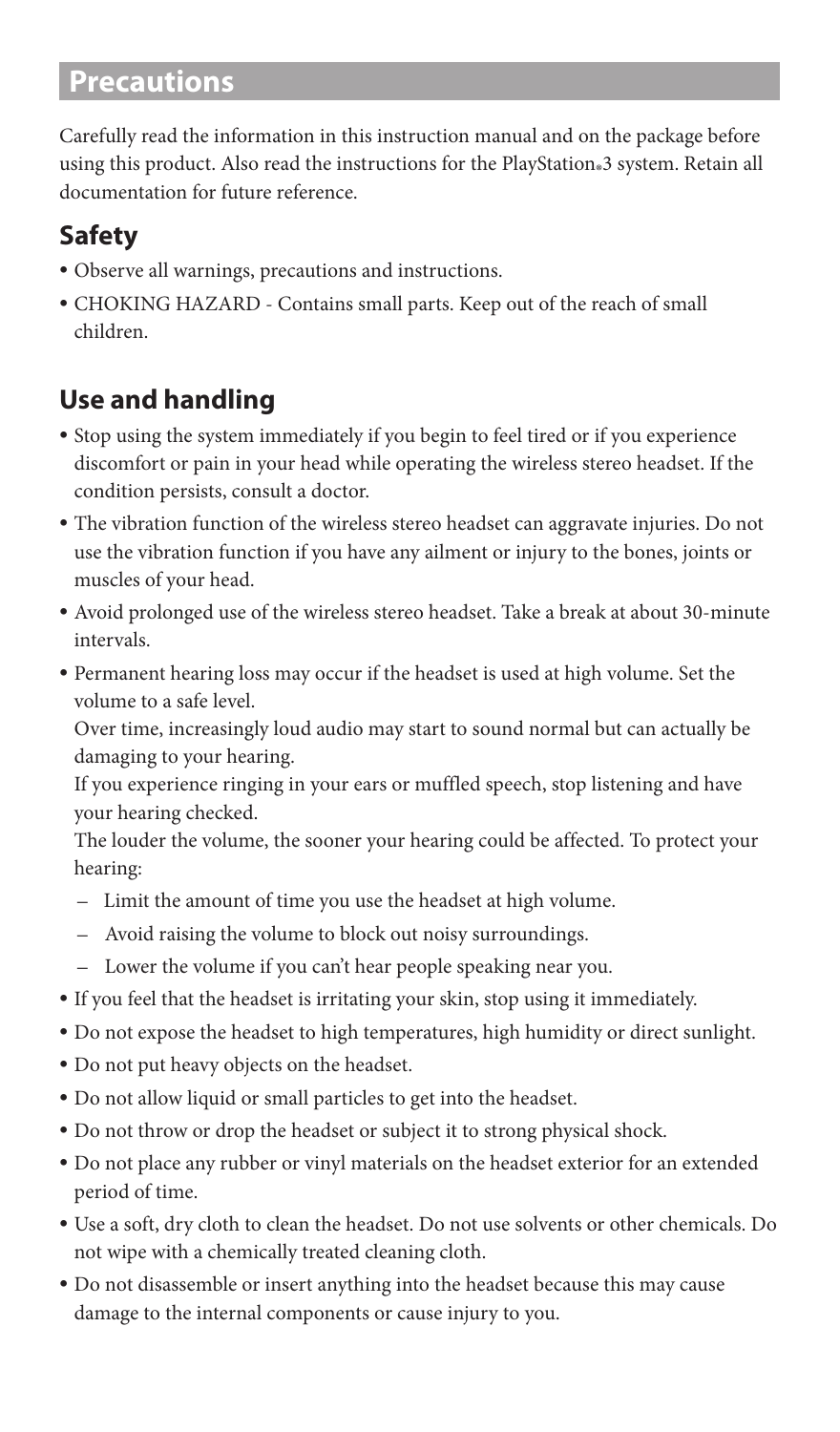- ˎ Observe all signs and instructions that require an electrical device or radio product to be switched off in designated areas, such as gas/refuelling stations, hospitals, blasting areas, potentially explosive atmospheres or aircraft.
- ˎ The battery used in this device may present a risk of fire or chemical burn if mistreated. Do not disassemble, heat above 60°C, or incinerate.

# **NOTE:**

This equipment generates, uses, and can radiate radio frequency energy and, if not installed and used in accordance with the instructions, may cause harmful interference to radio communications. However, there is no guarantee that interference will not occur in a particular installation. If this equipment does cause harmful interference to radio or television reception, which can be determined by turning the equipment off and on, the user is encouraged to try to correct the interference by one or more of the following measures:

- Reorient or relocate the receiving antenna.
- Increase the distance between the equipment and receiver.
- Connect the equipment into an outlet on a circuit different from that to which the receiver is connected.
- Consult the dealer or an experienced radio/TV technician for help.

# **Part names and functions**

#### **Front**



#### **Headband**

Slide the headband to adjust the fit to your head.

#### **L marking**

#### **MIXER slider**

Adjusts the relative volume of chat and game audio.

#### **Microphone**

Keep the right speaker away from the microphone on the left side to prevent audio feedback (howling sound).

#### **Status indicator**

#### **POWER switch**

#### **VSS (Virtual Surround Sound) ON/OFF button**

Press and hold for more than one second: Turns the virtual surround sound effect on and off. By default the VSS is on.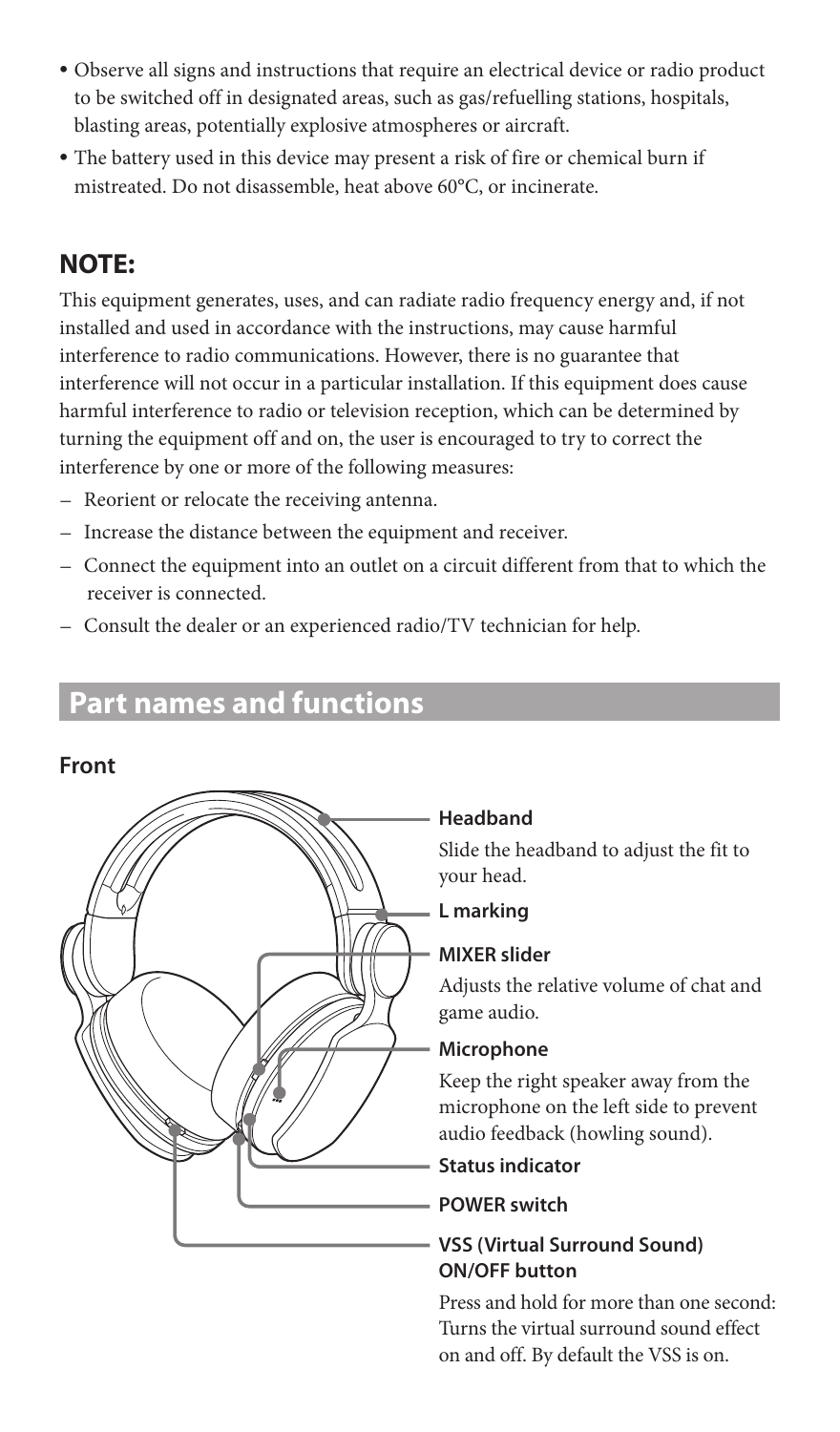

Adjusts the volume of the

headset.

### **R marking**

#### **BassImpact™ slider**

BassImpact™ converts low frequency bass sounds into pulses around the earpads. To completely turn off BassImpact™, slide the BassImpact™ slider to the OFF position until it clicks.

**MODE button**

#### **MIC MUTE button**

- ˎ Press to switch MIC MUTE on and off.
- ˎ Hold down the MIC MUTE button until a beep is heard: Switch the volume of the sidetone between high and middle, or off.

 Sidetone is a feature that allows you to hear your own voice from the headset. For this model, you cannot adjust the volume of the sidetone on the PS3™ system's screen.

When MIC MUTE is on, the sidetone is turned off.



#### **USB connector**

Connect to a supported USB device to charge the headset. (Type A - mini-B USB cable sold separately.)

#### **Audio input/output jack**

When the included audio cable is connected to the headset for use with mobile devices, the wireless function is turned off.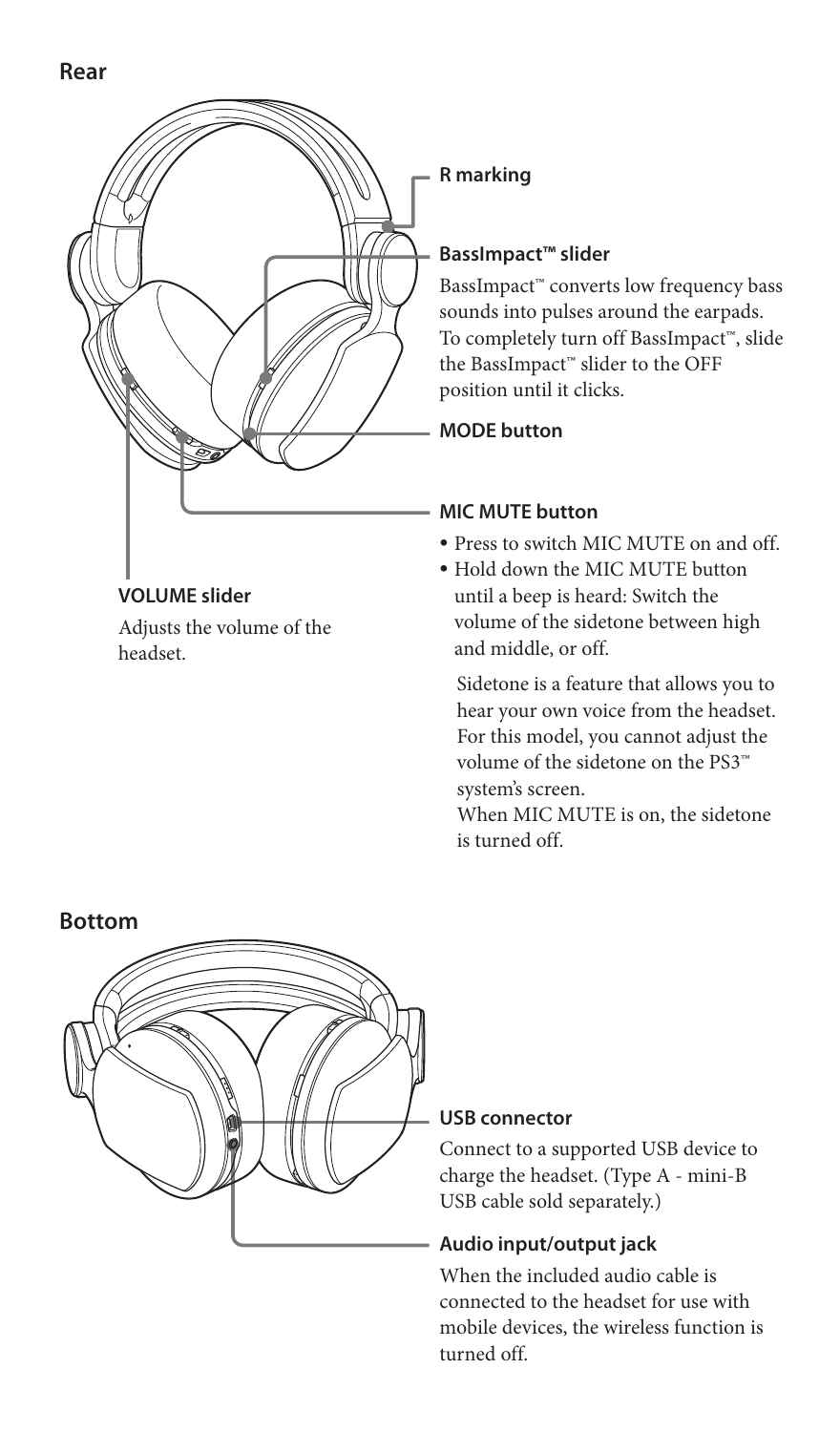

# **Using the headset with the PS3™ system**

Compatible with PS3™ system software version 4.20 or later. Only one headset at a time can be used with the PS3™ system.

1 **Insert the wireless adaptor in the USB connector.**



2 **Slide the POWER switch on the headset to ON.**

# **Status display**

When the headset is used with a PS3™ system, the following status information is displayed in the upper right corner of the screen:

| Wireless Stereo Headset<br>企● ☀ □ |                                                                  |  |
|-----------------------------------|------------------------------------------------------------------|--|
|                                   | Displayed when [Stereo Headset Audio Extension] is set to [On] * |  |
|                                   | Displayed when Virtual Surround sound is enabled                 |  |
| $\mathbf{D}$                      | Displays volume level                                            |  |
|                                   | Displayed when the microphone is turned off                      |  |
|                                   | Displays battery charge level                                    |  |

\* Stereo Headset Audio Extension is a system setting that controls the type of audio output to the wireless stereo headset. It is available only when the wireless adaptor is inserted.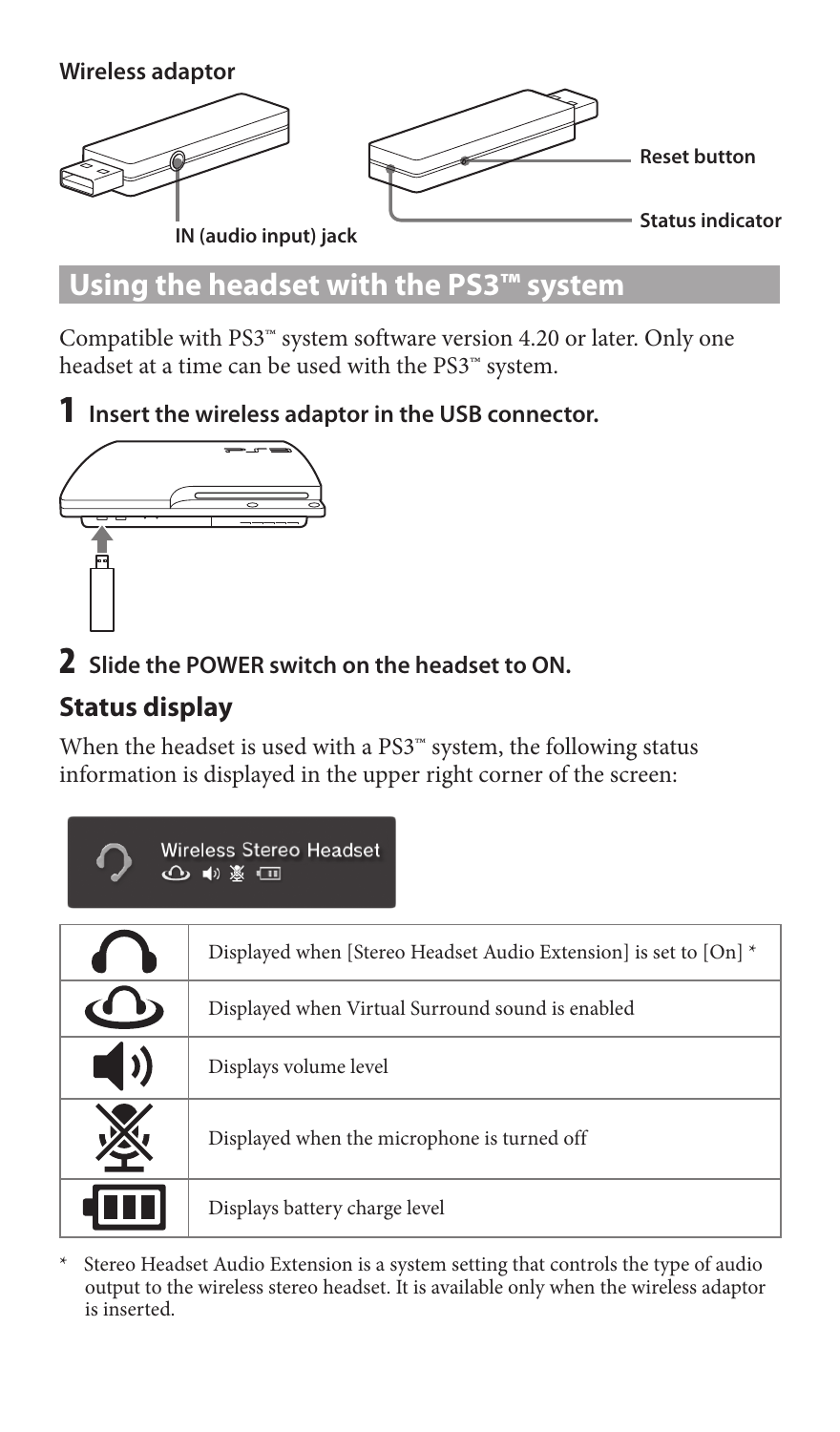## **Audio Output Selection**

With the wireless stereo headset you can listen to PS3™ system audio, including music, videos and games, in Virtual Surround Sound.

- You can listen to both game audio and chat audio simultaneously. Use the MIXER slider to adjust the relative volume of game audio vs. chat audio.
- You can change the audio output to the headset so that you can hear only chat audio.

To change the audio output, and enable/disable the VSS (Virtual Surround Sound) ON/OFF button and MIXER slider, select  $\blacksquare$  (Settings)  $\blacktriangleright$   $\heartsuit$  **f** (Accessory Settings) [Stereo Headset Audio Extension].

| <b>Stereo Headset</b><br><b>Audio Extension</b> | <b>Audio Output to</b><br>headset | <b>VSS (Virtual</b><br><b>Surround Sound)</b><br><b>ON/OFF button</b> | <b>MIXER slider</b> |
|-------------------------------------------------|-----------------------------------|-----------------------------------------------------------------------|---------------------|
| On                                              | All audio                         | Enabled                                                               | Enabled             |
| Off                                             | Chat audio only                   | Disabled                                                              | Disabled            |

### **Listen to TV audio wirelessly**

You can wirelessly listen to audio from your TV using the headset. If you connect your TV's audio output (headphone jack) and the wireless adaptor using the audio cable (included with this product), the audio will be switched.

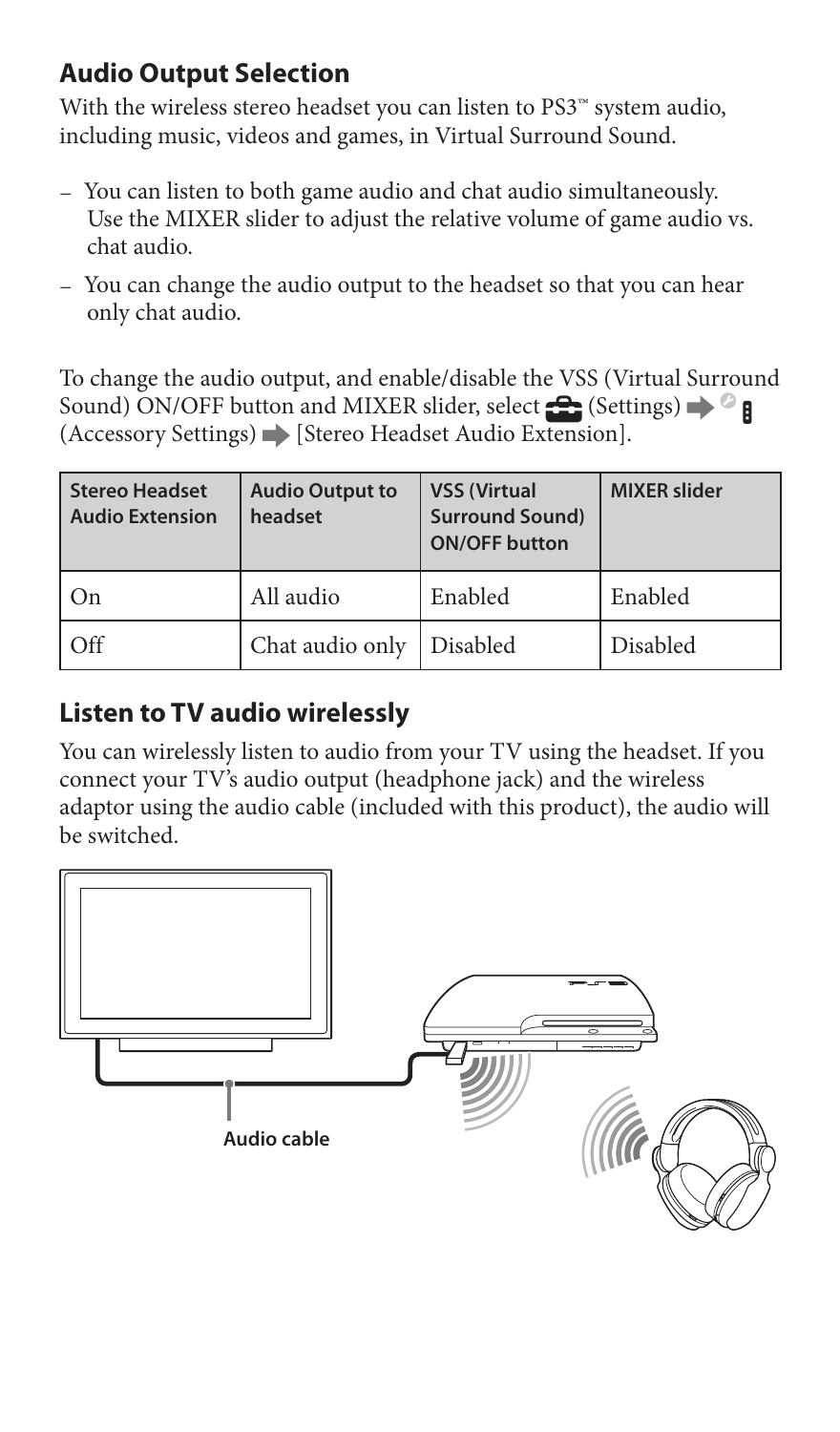#### **Hints**

- <sup>ˎ</sup> The headset can be used with any television or monitor with a headphone jack.
- <sup>ˎ</sup> The audio from the USB audio source is not output when the included audio cable is connected to the wireless adaptor. When you want to hear audio from the USB audio source, remove the audio cable from the wireless adaptor.
- <sup>ˎ</sup> Wireless adaptor needs to be connected to a powered USB port such as a PS3™ system or television USB port (if available).

# **Using the headset with a PC**

You can use the headset with a PC (with Windows<sup>®</sup> or Mac OS) that has a USB connector. Insert the wireless adaptor into a USB connector on the PC you want to use and then turn on the headset.

For further instructions about use of the headset with Windows<sup>®</sup> or Mac OS, visit eu.playstation.com/ps3/support.

#### **Hints**

- <sup>ˎ</sup> The headset is not guaranteed to work with every PC that has a USB connector.
- The VSS (Virtual Surround Sound) ON/OFF button and MIXER slider can be used only when the headset is connected to a PS3™ system.

# **Using with a portable device**

You can use the included audio cable to connect the headset to the headphone jack of portable devices such as the PlayStation® Vita system, allowing you to listen to audio and use the voice chat feature.

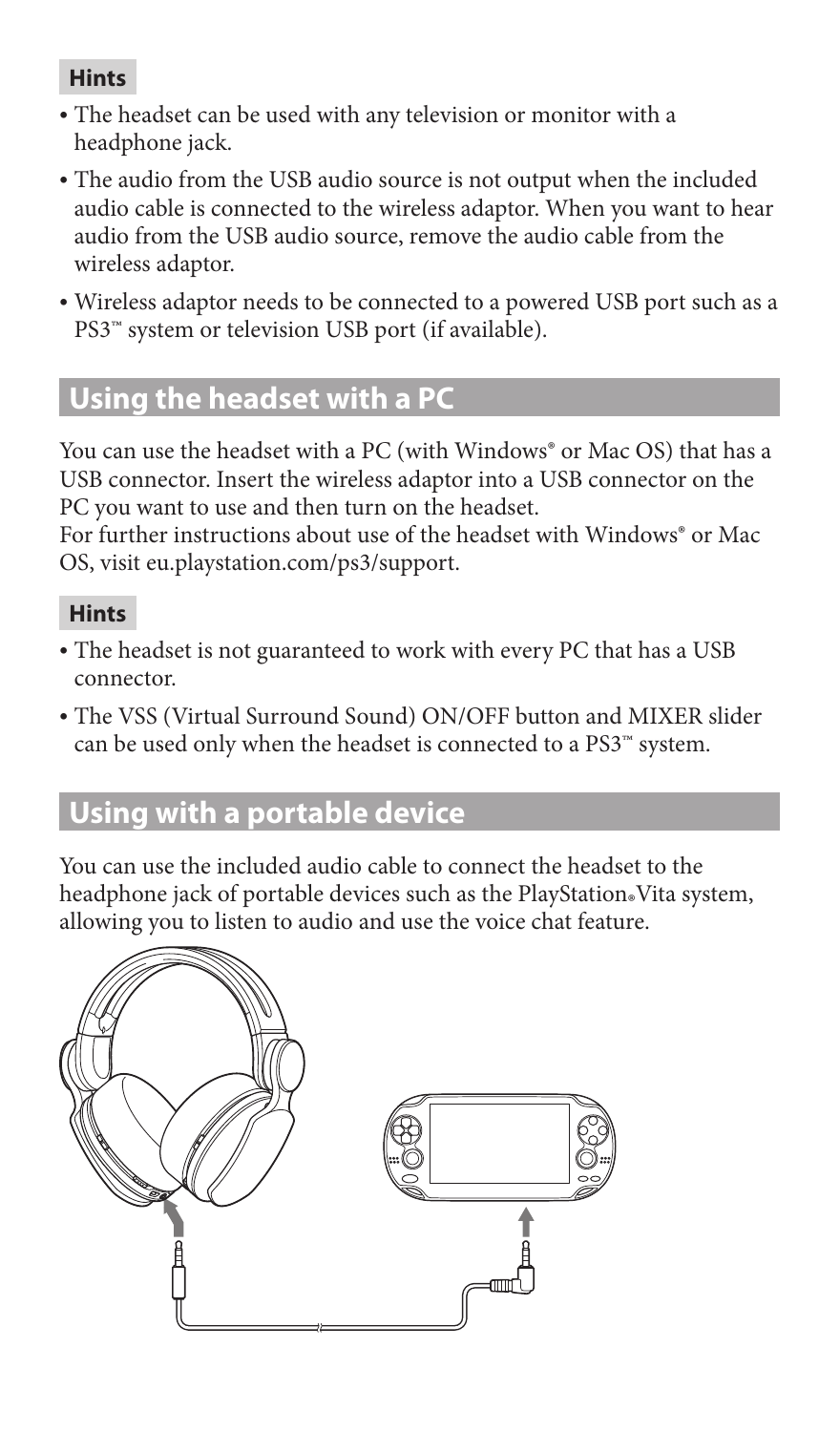#### **Notes**

- <sup>ˎ</sup> When the included audio cable is connected to the headset, the VSS (Virtual Surround Sound) ON/OFF button and the MIXER slider cannot be used.
- <sup>ˎ</sup> Output volume varies depending on the portable device that is connected. Adjust volume accordingly.
- <sup>ˎ</sup> You can use the included stereo audio cable to connect the headset to your mobile device to listen to audio content and talk on the phone.
	- If you are unable to hear audio content using the cable with your mobile device, turn the headset power off to enable functionality.
	- Your device may require a standard stereo audio cable (sold separately) to listen to audio content using the headset. Note that standard audio cables do not support voice communication.
	- This product is not compatible with all mobile devices. Some features may not work on all mobile devices. For further information on mobile device compatibility, visit eu.playstation.com/ps3/support

# **Charging the Headset**

When remaining battery level is low, the status indicator flashes red and a beep is heard. Charge the battery by connecting the headset to a supported USB device such as a PC. While the battery is charging, the status indicator lights up red. The status indicator light turns off when the battery is fully charged.

#### **Hints**

- <sup>ˎ</sup> You can check the remaining battery charge on the PS3™ system screen.
- <sup>ˎ</sup> You might not be able to charge the battery if the USB device or the USB hub does not provide enough power for charging. Try connecting the headset to a different USB device or a different USB connector on the device.
- <sup>ˎ</sup> Charging takes approximately 3.5 hours when starting with no battery charge left.
- <sup>ˎ</sup> When the remaining battery charge is low, the headset beeps while it is connected and receiving an audio signal.
- <sup>ˎ</sup> It is recommended that you charge the battery in an environment with a temperature of 10 °C to 30 °C. Charging in other environments might not be as effective.
- <sup>ˎ</sup> If you do not plan to use the wireless stereo headset for an extended period of time, it is recommended that you fully charge it at least once a year to help maintain battery functionality.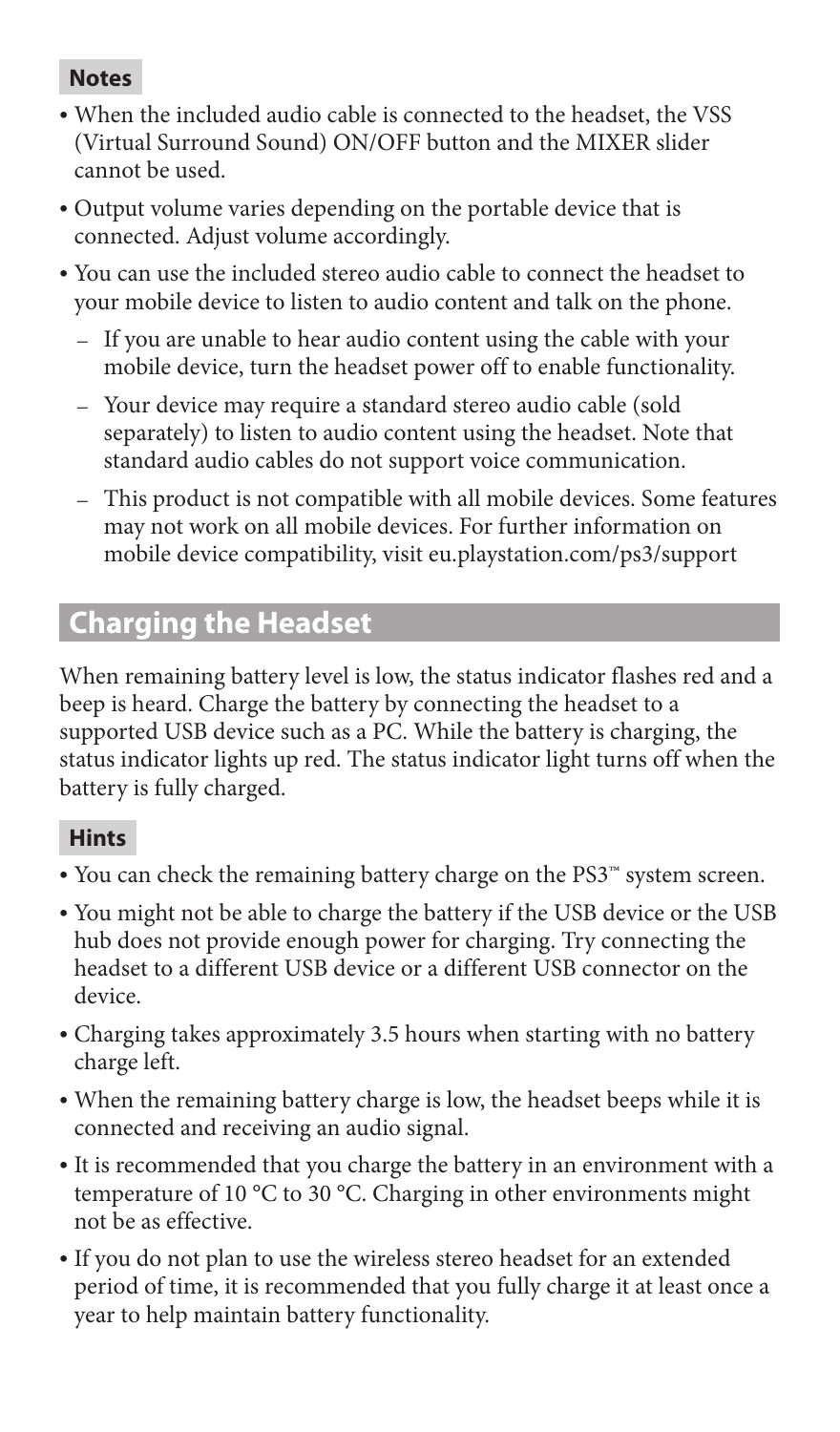# **Status indicator display**

# **Headset**

| Indicator<br>colour | <b>Flashing pattern</b>   | <b>Headset status</b>                 |
|---------------------|---------------------------|---------------------------------------|
| Blue                | Solid                     | In use                                |
|                     | Flashing once repeatedly  | Pairing mode                          |
|                     | Flashing twice repeatedly | Connection standby mode               |
| Red                 | Solid                     | Charging                              |
| Purple              | Solid                     | Microphone input off                  |
| Light green         | Solid                     | Analog audio input (output)           |
| Orange              | Solid                     | System software update in<br>progress |

# **Wireless adaptor**

| Indicator<br>colour              | <b>Flashing pattern</b>  | <b>Headset status</b>                               |
|----------------------------------|--------------------------|-----------------------------------------------------|
| Blue/Light<br>green <sup>*</sup> | Solid                    | In use                                              |
|                                  | Flashing once repeatedly | Pairing mode                                        |
|                                  |                          | Flashing twice repeatedly   Connection standby mode |

\* When the included audio cable is connected to the wireless adaptor.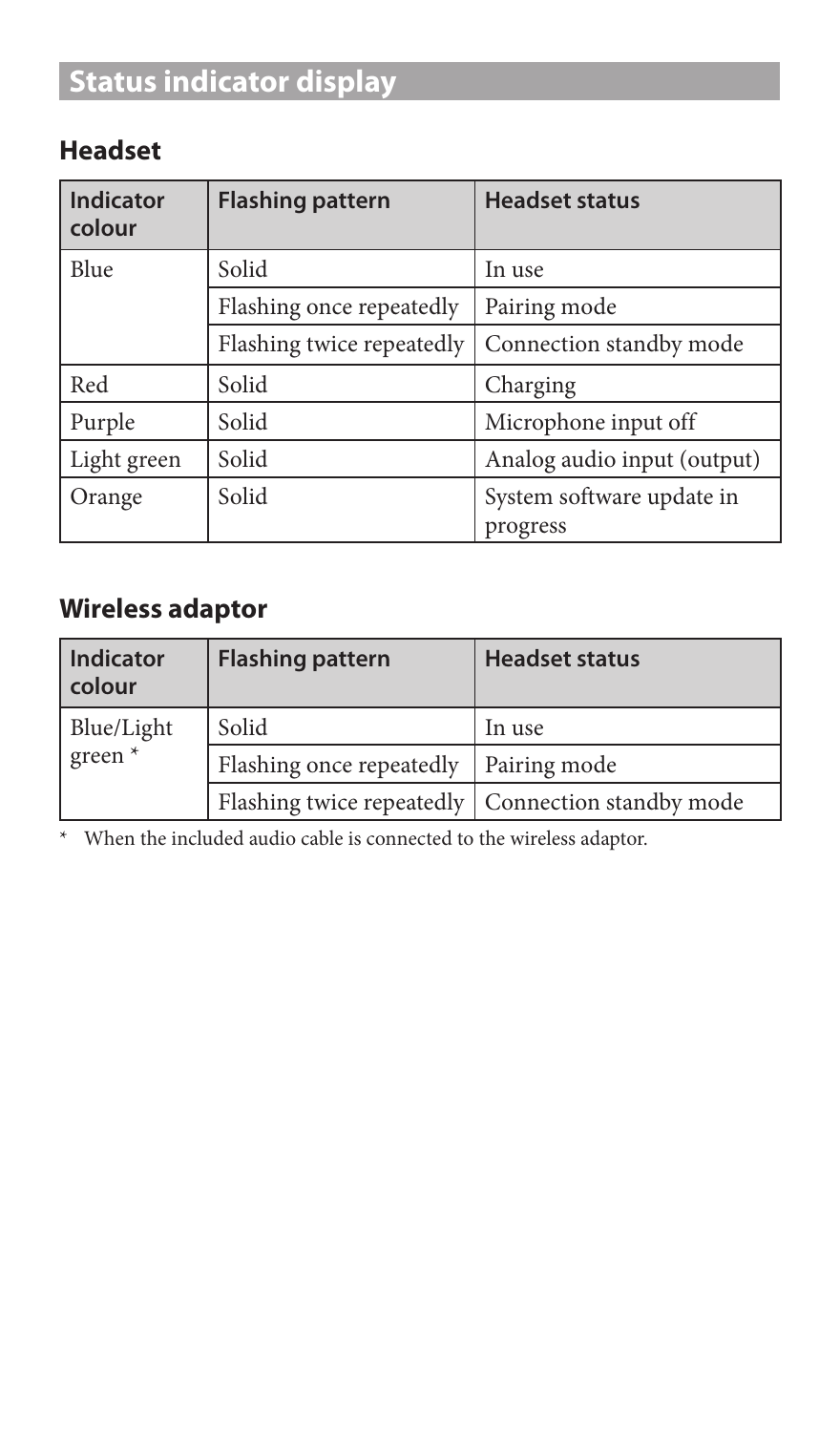# **Switching between modes**

You can select a mode to accompany the content you are playing. Each mode has been optimized to deliver a distinct BassImpact™ effect which enhances the overall audio experience. Switch between modes by pressing the MODE button. Each time you switch between modes, there will be voice confirmation. For further instructions, visit eu.playstation.com/ps3/support.

| Mode     | <b>Characteristics</b>                                                                                                                                           | <b>Voice Indicator</b> |
|----------|------------------------------------------------------------------------------------------------------------------------------------------------------------------|------------------------|
| Game     | BassImpact <sup>™</sup> optimized to<br>intensify the gaming experience.                                                                                         | "Game"                 |
| Music    | BassImpact™ optimized for<br>music.                                                                                                                              | "Music"                |
| Movie    | BassImpact™ optimized for<br>movies.                                                                                                                             | "Movie"                |
| Shooter  | BassImpact <sup>"</sup> lets you feel the<br>footsteps of enemies around you<br>and amplifies the effects of<br>explosions and gunfire.                          | "Shooter"              |
| Fighting | BassImpact <sup>™</sup> allows you to feel<br>the impacts of punches and<br>kicks while fighting. The<br>strength of hits is mirrored in<br>BassImpact" effects. | "Fighting"             |
| Racing   | BassImpact <sup>"</sup> lets you feel the<br>engine sounds of competitors<br>around you and augments the<br>effects of acceleration,<br>collisions, and crashes. | "Racing"               |

#### **Hints**

- <sup>ˎ</sup> Keep holding down the MODE button to return to the default mode (Game).
- <sup>ˎ</sup> To comfortably use the headset, adjust the left and right sides of the headband equally.
- <sup>ˎ</sup> For Game, Music, and Movie modes, the BassImpact™ slider changes the strength of the BassImpact™ effect you feel. For other modes, the BassImpact™ slider is used to optimize the BassImpact™ effect for those genres. Adjust the BassImpact™ slider accordingly to optimize your personal audio experience for each mode.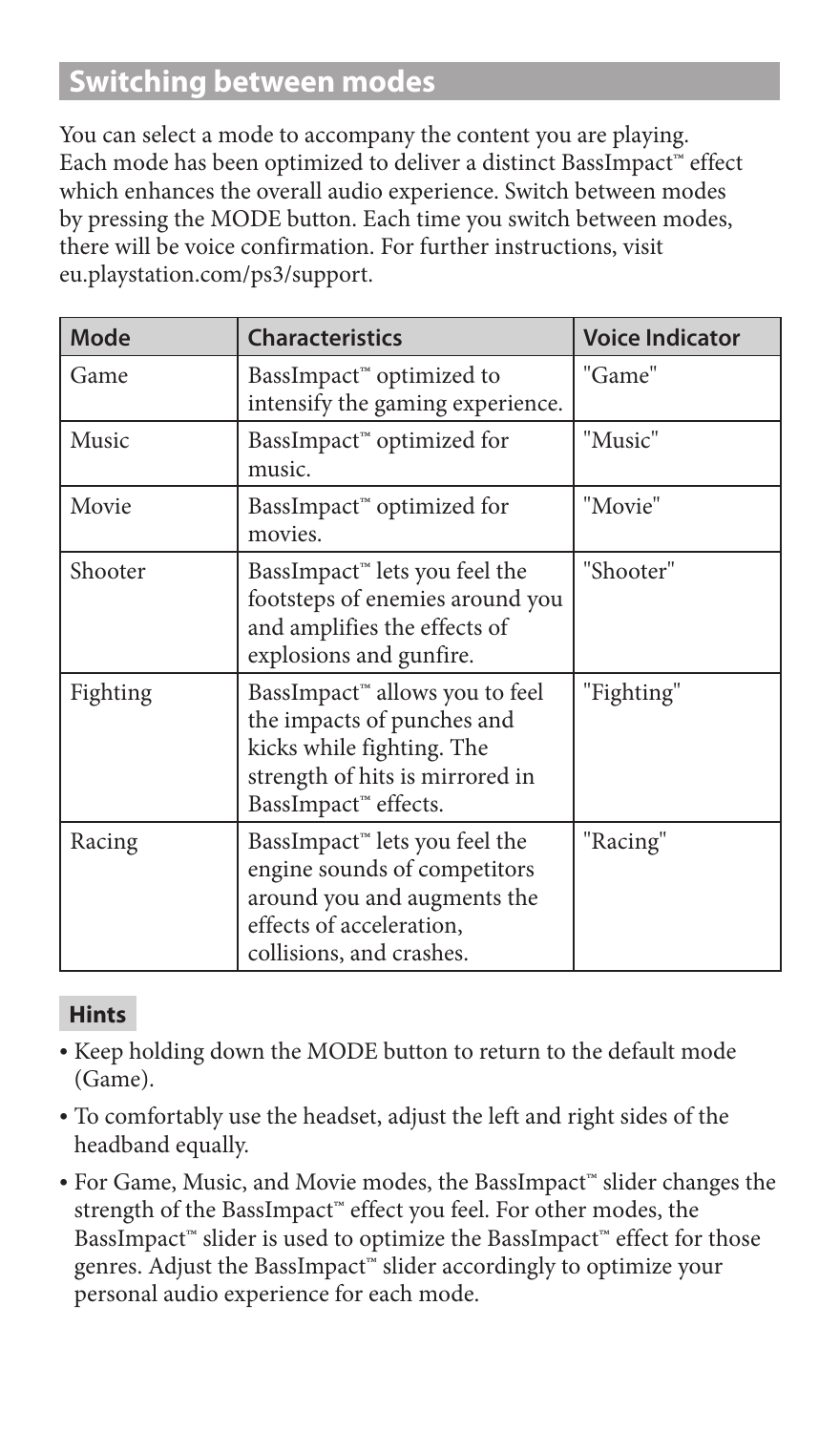# **Resetting the headset**

If the headset does not respond when you try to operate it, reset it by doing the following:

1 **With the wireless adaptor connected to the PS3™ system, insert a small pin or similar object into the hole for the reset button and press down for at least one second.**



2 **Hold down the MIC MUTE button, the MODE button, and the VSS (Virtual Surround Sound) ON/OFF button on the headset, and then slide the POWER switch to ON.**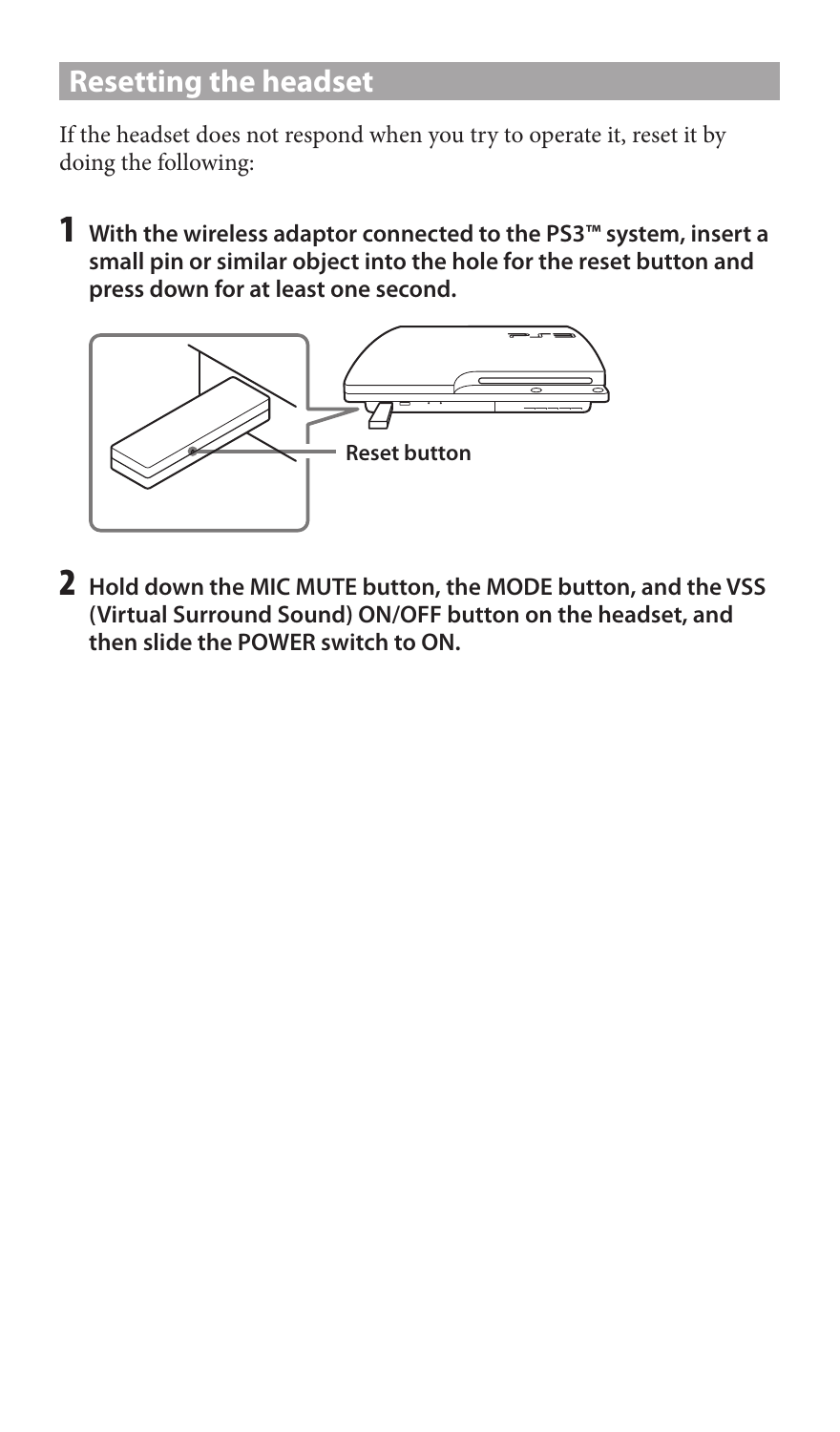# **Specifications**

| Power source                                           | DC 3.7 V: Built-in lithium-ion rechargeable<br>battery                                 |
|--------------------------------------------------------|----------------------------------------------------------------------------------------|
| <b>Battery capacity</b>                                | 925 m A h                                                                              |
| <b>Operating environment</b><br>temperature            | $5^{\circ}$ C - 35 $^{\circ}$ C                                                        |
| Dimensions (w/h/d)                                     | Wireless stereo headset:<br>Approx. $183 \times 182 \times 90$ mm<br>Wireless adaptor: |
|                                                        | Approx. $17.4 \times 8.6 \times 67.4$ mm                                               |
| Weight                                                 | Wireless stereo headset: Approx. 320 g                                                 |
|                                                        | Wireless adaptor: Approx. 7 g                                                          |
| <b>Communication system</b>                            | $2.4$ GHz RF                                                                           |
| Maximum communication range Approx. 10 m <sup>*1</sup> |                                                                                        |
| Use time when fully charged                            | Approx. 4.0 hours (music with BassImpact <sup>**</sup> )*2                             |
|                                                        | Approx. 6.0 hours (music only)*2                                                       |
| Contents                                               | Wireless stereo headset (1) /                                                          |
|                                                        | Audio cable 1.2 m (1) /                                                                |
|                                                        | Wireless adaptor (1) /                                                                 |
|                                                        | Instruction manual (1)                                                                 |

- \*1 Actual communication range varies depending on factors such as obstacles between the headset and wireless adaptor, magnetic fields from electronics (such as a microwave oven), static electricity, antenna performance, and the operating system and software applications in use. Depending on the operating environment, reception may be interrupted.
- \*2 Actual use time varies depending on factors such as the battery charge and ambient temperature.

Design and specifications are subject to change without notice.

The export, business or commercial use, and rental or leasing of this product are prohibited to the extent allowed by law.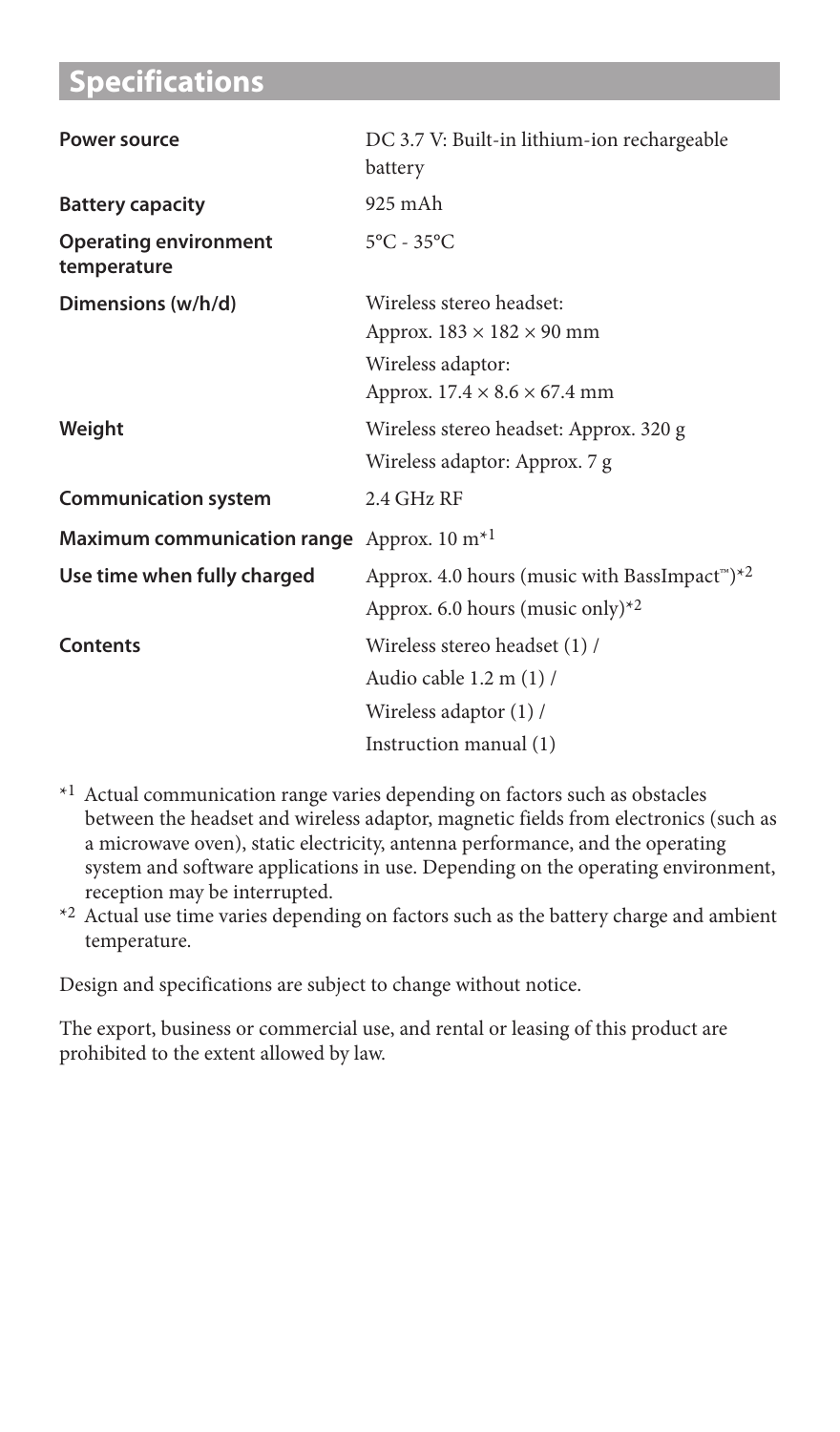# **GUARANTEE**

This product is covered for 12 months from date of purchase by the manufacturer's guarantee. Please refer to the guarantee supplied in the PS3™ package for full details.

The wireless stereo headset for PlayStation®3 brings dynamic sound to your entertainment experience. Please note, wireless products may be affected by the presence of other wireless devices in the general vicinity. If you experience any unexpected performance with your wireless stereo headset please contact us before returning it to your retailer. For details visit eu.playstation.com/support.

The manufacturer of this product is Weifang Goertek Electronics Co., Ltd., Dongfang North Road, Hi-Tech Industry Development District, Weifang, Shandong, China.

The Authorised Representative for EMC and product safety in Europe is Sony Computer Entertainment Europe Ltd, 10 Great Marlborough Street, London, W1F 7LP, United Kingdom.

Distributed in Europe by Sony Computer Entertainment Europe Ltd, 10 Great Marlborough Street, London, W1F 7LP, United Kingdom.



Where you see either symbol on any of our electrical products, batteries or packaging, it indicates that the relevant electrical product or battery should not be disposed of as general household waste in Europe. To ensure the correct waste treatment of the product and battery, please dispose of them in accordance with any applicable local laws or requirements for disposal of electrical equipment/batteries. In so doing, you will help to conserve natural resources and improve standards of environmental protection in treatment and disposal of electrical waste.

This symbol may be used on batteries in combination with additional chemical symbols. The chemical symbols for mercury (Hg) or lead (Pb) will appear if the battery contains more than 0.0005% mercury or more than 0.004% lead.

This product contains a battery which is permanently built-in for safety, performance or data integrity reasons. The battery should not need to be replaced during the lifetime of the product and should only be removed by skilled service personnel. To ensure the correct waste treatment of the battery, please dispose of this product as electrical waste.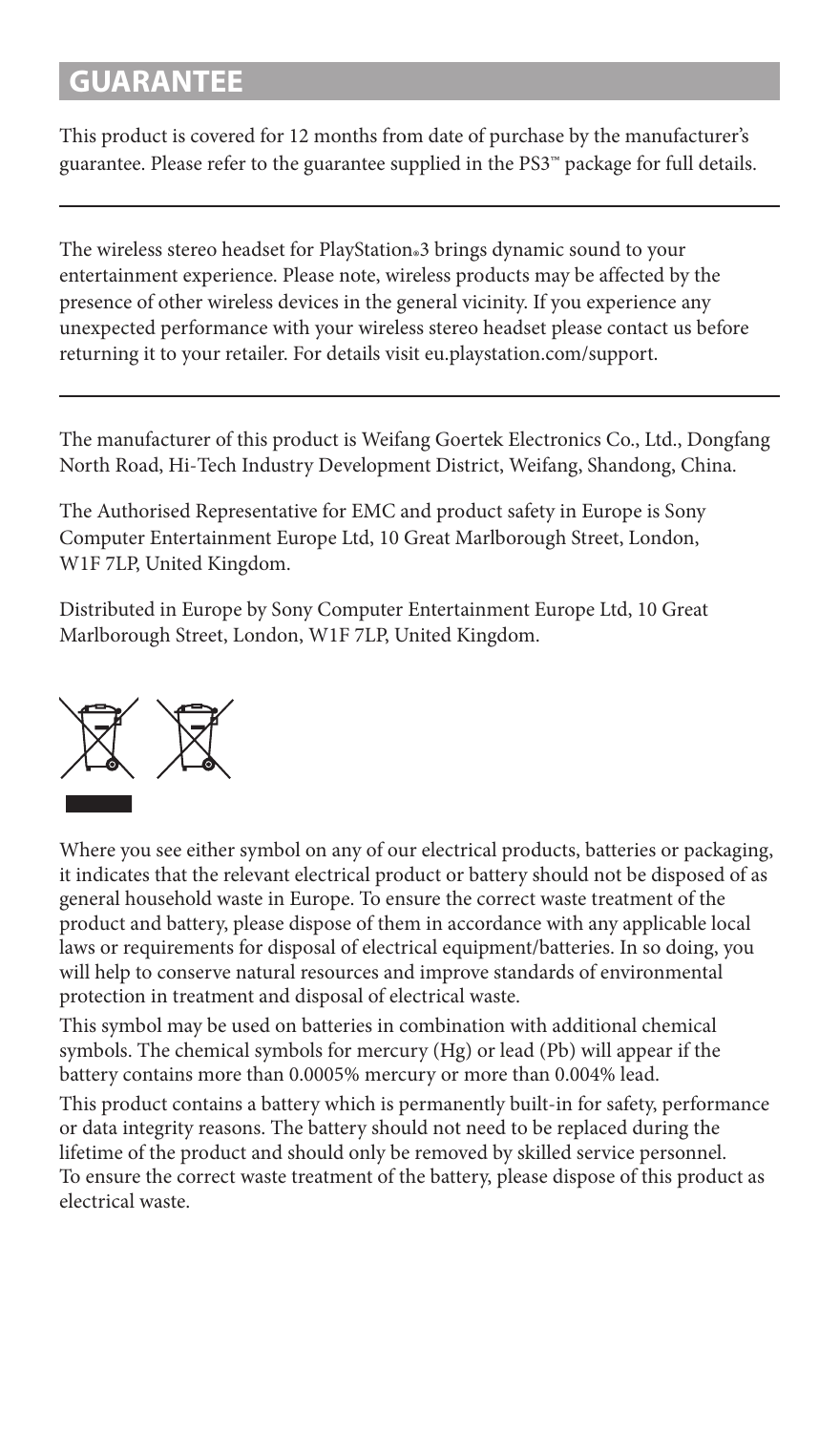# **CECHYA-0086**

#### **R&TTE Directive "Informal DoC" statement**

Hereby, Sony Computer Entertainment Inc., declares that this product\* is in compliance with the essential requirements and other relevant provisions of Directive 1999/5/EC. For details, please access the following URL: http://www.eu.playstation.com

\* For details of the model number, please see above.

This product is intended to be used in the following countries: Austria, Belgium, Bulgaria, Cyprus, Czech Republic, Denmark, Estonia, Finland, France, Germany, Greece, Hungary, Iceland, Ireland, Italy, Latvia, Liechtenstein, Lithuania, Luxembourg, Malta, The Netherlands, Norway, Poland, Portugal, Romania, Slovakia, Slovenia, Spain, Sweden, Switzerland and United Kingdom.